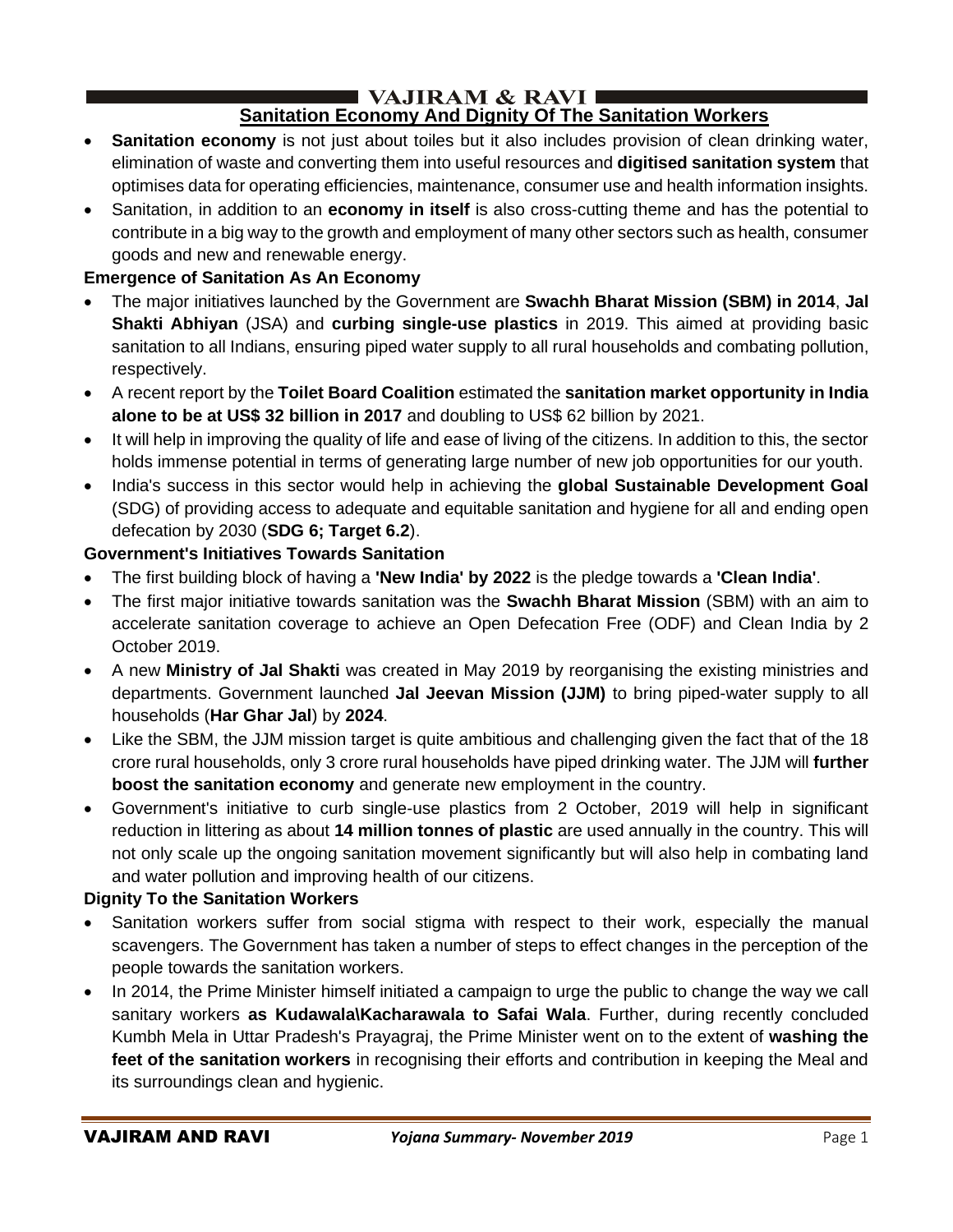# I VAJIRAM & RAVI ∎

## **(a) Legal Protection for Eliminating Manual Scavenging**

- Sanitation workers are divided broadly into two categories: Safai Karmcharis & Manual Scavengers.
- In order to prohibit employment of manual scavengers, the Government had enacted **Prohibition of Employment of Manual Scavengers** and their **Rehabilitation Act, 2013**.
- The objectives of this Act are to
	- I. eliminate the insanitary latrines:
	- II. Prohibit (a) employment as manual scavengers and, (b) hazardous manual cleaning of sewer and septic tanks and, (iii) survey of manual scavengers and their rehabilitation within a timebound manner.
- Any contravention of the provisions is punishable with imprisonment up to 2 years and fine up to Rs.2 lakh, or both.
- In 2014, **convergence** between various line Ministries and their respective schemes were achieved for faster identification and elimination of insanitary latrines and for eradication of manual scavenging.

### **(b) Ensuring Minimum Wages, Safe Working Conditions and Pension Benefits**

- For ensuring minimum wages and timely payment of wages to all workers including the sanitary workers, Ministry of Labour and Employment has enacted the **Code on Wages Bill, 2019**.
- This bill also provides for **higher wage premium** for workers engaged in arduous and hazardous work in difficult circumstances. The code also **prohibits gender discrimination** in wages, recruitment, and conditions of work, which will benefit women sanitation workers.
- In addition to the Code on Wages, 2019 Government also introduced in the Lok Sabha the **Code on Occupational Safety**, **Health and Working Conditions, 2019**.
- The various enabling provisions of this Code will not only boost the well-being of the sanitation workers but will also ensure safe and healthy work environment.
- Efforts are currently underway to **draft a Social Security Code**, which will benefit not just the minuscule organised sector workers but will also include vast unorganised sector workers under its scope and ambit.
- The Ministry has also introduced a pension scheme for unorgaised workers namely **Pradhan Mantri Shram Yogi Maan-dhan** (PM-SYM) to ensure old-age protection for unorganised workers, which will benefits the sanitation workers.
- **(c) Housing Education, Financial Assistance and Skill Development Schemes**
- Under **Indira Awas Yojana** (IAY) of the Ministry of Rural Development, there is a provision for providing assistance for construction of new houses and upgradation of kutcha or dilapidated houses.
- Assistance of up to Rs.75,000 is provided to the eligible households. A provision has been made under IAY for **special coverage of identified manual scavengers** for providing them housing facilities in rural areas, irrespective of their BPL Status.
- Under the Scheme of **Pre-Matric Scholarship**, the children of manual scavengers, tanners and flayers, waste pickers and those engaged in hazardous cleaning are also provided scholarship between Rs. 225 to Rs. 700 per month for a period of 10 months in a year for pursuing their studies up to class  $10<sup>th</sup>$ .
- Further, the **National Safai Karamcharis Finance and Develpoment Corporation** (NSKFDC) acts as an **Apex Corporation for the all-round socio-economic upliftment** of the safai karmacharis, scavengers and their dependents by creating alternate means of livelihoods. NSKFDC was set up in 1997 as a wholly-owned GoI Undertaking under the Ministry of Social Justice & Empowerment.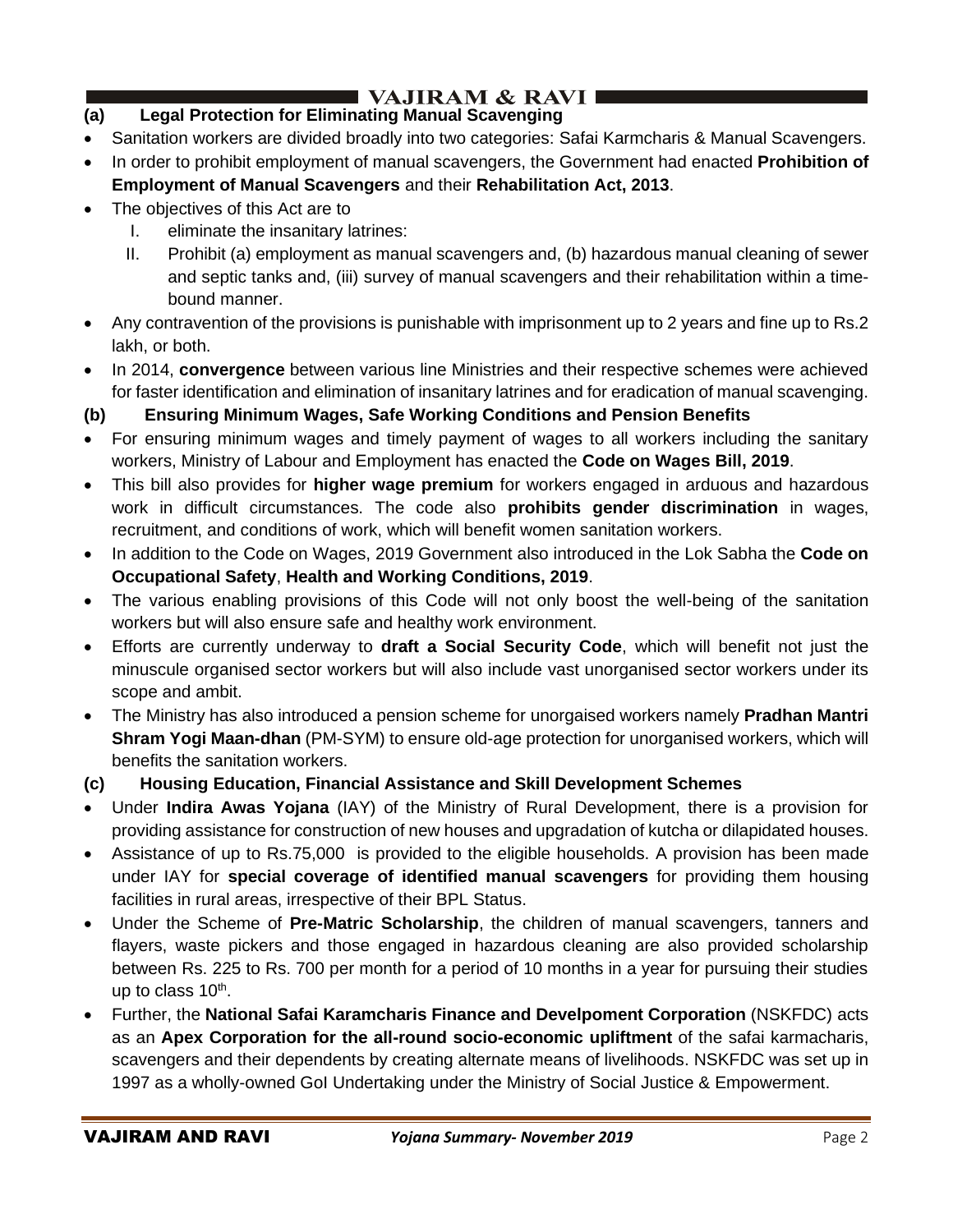## I VAJIRAM & RAVI ■

- It also **provides financial assistance** at concessional rates of interest to the State Channelizing Agencies (SCAs), Regional Rural banks (RRBs), and Nationalised Banks for onward disbursement to the target group of NSKFDC.
- It also implements non-loan –based schemes in the form of imparting skill development training to the eligible to the members.
- Apart form these, the NSKFDC is the Nodal Agency for implementation of the **Self-Employment Scheme for Rehabilitation of Manual Scavengers (SRMS)** scheme.
- **(d) Protecting Sanitation Workers through Ayushman Bharat**
- The Pradhan Mantri Jan Arogya Yojana (PMJAY) will cover over 10.74 crore poor and deprived families providing coverage up to Rs. 5 lakh per family per year (on a family floater basis) for almost all secondary care and most of tertiary care hospitalisation, with no cap on family size.

### **Way Forward**

- **Maintaining ODF status is important** so that villagers are not returning to the old practice of open defecation. We must focus on putting in place a robust monitoring mechanism to check the condition of sanitation at the district and Panchayat level.
- We most focus on **circular economy for converting our waste into resources**. The first step in this regard will be 100 per cent achievements in terms of waste segregation, successful disposal, and streamlining waste infrastructure.
- Despite a ban on manual scavenging, its existence is reported from time to time. Therefore, **use of technology** can play a key role.
- **Prioritization and faster identification** of insanitary latrines and manual scavengers through a timebond plan must be seriously and earnestly pursued for effective rehabilitation of manual scavengers.

## **The People's Policy**

### **How The SBM Became The Global Benchmark For Participatory And Transformative Development?**

### **A. Strategic Focus**

- Team Swachh Bharat Mission Gramin (SBM-G) has **identified four key pillars** of India's sanitation revolution, which can, more or less, be applied to any large-scale transformation in the world.
- First is **political leadership.** Arguably, the biggest game-changer for the SBM-G was the Prime Minister investing his personal political capital in the mission.
- Second is **public financing**. Over Rs. 1 lakh crore was committed to ensuring universal access to sanitation. About 90 per cent of 10 crore households which received toilets were from socially and economically weaker sections of society and they received financial incentives to build and use toilets.
- Third is **partnerships**. The SBM-G Partnered with implementers and influencers alike. This "**all hands on deck**" approach, **making sanitation everyone's business**, helped to mainstream it into the national consciousness.
- Fourth is **peoples' participation**. The SBM-G trained over half a million swachhagrahis, grassroot motivators, who triggered behaviour change in every village of India. *A large-scale transformation can be truly successful if it captures the imagination of the people* and becomes a **people's movement or a Jan Andolan**.
- **B. Administrative Focus**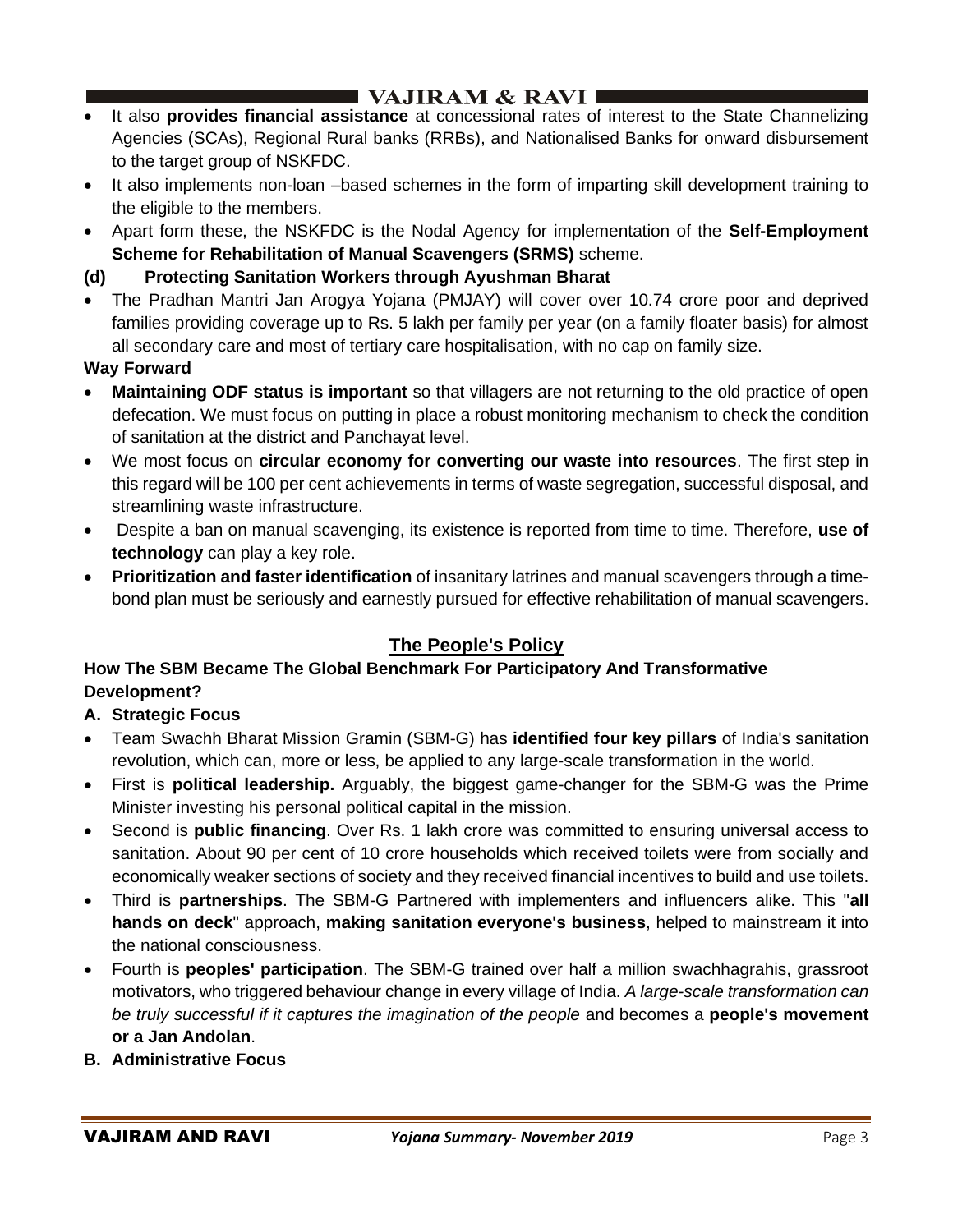## **I** VAJIRAM & RAVI  $\blacksquare$

- **Administrative disruption** led to efficient on-ground implementation. It started with the Prime Minister **setting a target, a sunset clause** for the Mission- 2 October, 2019. A sunset clause brought with it a sense of urgency and accountability.
- The next important step was **building a team of people who believed that the goal is achievable**. Low-hanging fruits were targeted first-the districts with the highest sanitation coverage-to become ODF on priority. This created a **demonstration effect** for others to learn from and created belief in the system.
- The SBM-G **made sanitation glamorous** by engaging extensively with the media, leaverging popular culture, and associating Bollywood stars, etc.
- And lastly, the mission **kept the buzz alive** throughout its lifecycle through regular, large-scale events with the Prime Minister at important milestones, **helping sanitation stay on top of public recall**. **Conclusion**:
- The Department of Drinking Water and Sanitation recently released the **forward-looking 10-year Rural Sanitation Strategy** to move from **ODF to ODF Plus,** focusing on sustaining the SBM-G gains.
- The next ambition goal announced by the Prime Minister on August 15 this year is to ensure piped water supply to all households by 2024. With the programme in mission mode for the next five years, this will be an additional shot in the arm for SBM-G's sustainability efforts.

## **Gram Panchayats: Beyond ODF**

### **Lessons That Shaped Swachh Bharat**

The approach to SBM-G Itself was structured to allow more freedom in execution and a few unique advances included**:**

- Strong public and political willpower.
- Adequate funding.
- District-level flexibility in administering the necessary activities and campaigns to increase coverage,
- Improving the ratio of financial investment in hardware with strong investment in software (i.e. behaviour change communication) with the community-level outcomes (like-ODF status) - not single households in mind.
- Utilising the Community Approaches to Sanitation (CAS) methodology.
- Women –headed households and Scheduled and Castes and Tribes prioritised in the programme,
- Concurrently, the Ministry of Panchayati Raj played a more visible role in strengthening Gram Panchayats' (GPs') ability to provide services, which included SBM-G targets.
- With the call to **shift towards GP ownership**, there have been efforts to strengthen the **3 Fs** available to GPs: **Funds, Functionaries, and Functions**.
- Through the national **Gram Panchayat Develmopment Plans** (GPDP) guidance of 2018, Ministry of Panchayati Raj has made efforts to ensure that GDPDs are appropriately convergent in reflecting how **WASH investments and interventions** can be mainstreamed into existing budgetary considerations.

### **Giving FPs The Central Role**

• In the States where GPs played a pivotal role, this progressive investment in GP leadership and ownership stood out under SBM-G as compared to the roll-out of earlier programmes.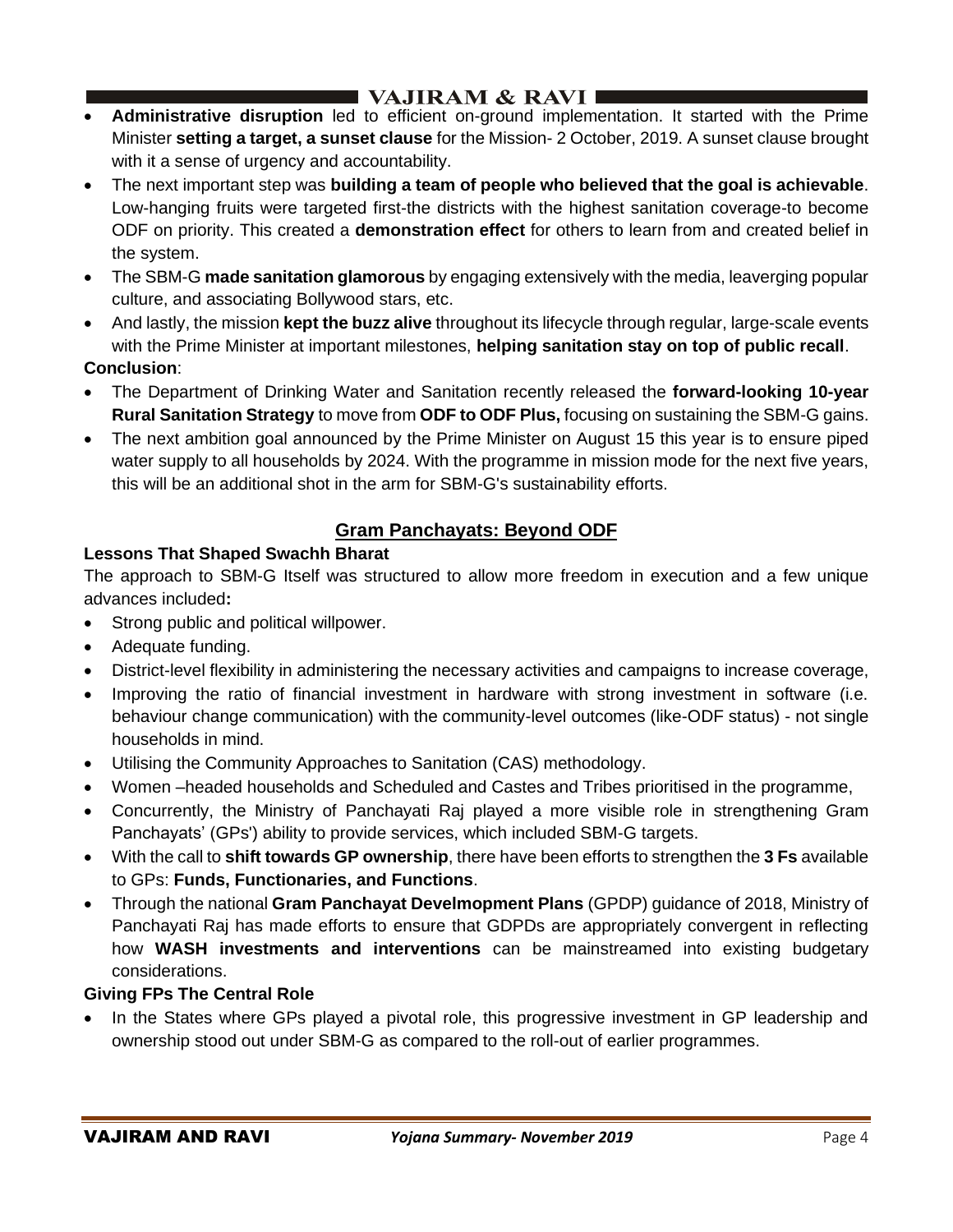# $\blacksquare$  VAJIRAM & RAVI  $\blacksquare$

- In addition, rural families were more apt to pick up guidance issued by their local leaders. This belief has been incorporated in the efforts to transition of India, from its recent achievement of hitting its goal of reaching 100 million households with safe sanitation, to the next phase of programmes.
- To frame the **new phase**, in September 2019, the **MoJS released a newly drafted 10-year Rural Sanitation Strategy**, which lays down the steps to be taken till 2029 to ensure that sanitation access is sustained and further developed.
- India is working towards this long-term vision of **ODF Plus**. This is necessary for India to sustain its achievement towards Sustainable Development Goal (SDG) 6, especially SDG 6.2 which is, 'By 2030, achieve access to adequate and equitable sanitation and hygiene for all and end open defecation, paying special attention to the needs of women and girls and those in vulnerable situations.'

### **ODF Plus: Key Interventions To Be Focused Upon**

- Sustained usage of Individual Household Latrines
- Ensuring no one is left behind and providing sanitation access to new households
- Sanitation coverage of public spaces (through public and community toilets)
- Implementation of Solid and Liquid Waste Management (SLWM) in rural areas including compost pits/decentralized waste treatment facilities
- Visible cleanliness, and solid and liquid waste management
- The new framework strategically place GPs at the centre of the coordinating efforts to ensure that SLWM activities are taking place in all villages.
- This ensure that the **principle of 'subsidiarity'**, which states that 'decisions should always be taken at the lowest possible level or closest to where they will have their effect'.
- While urban areas may be able to build and utilise larger faecal sludge treatment solutions, rural communities that fall outside of the radius of off-site door-to-treatment services will have to come up with locally sustainable options that function efficiently at the GP level.
- Finally, with the launch of **Jal Jeevan Mission**, which aims to provide drinking water to all households by 2024, It is important to converge sanitation programming with upcoming water supply work to ensure that water sources remain safe and uncontaminated and that sanitation services are sustained with water available.

### **The Way Forward**

- The MoJS and UNICEF are collaborating on orienting master trainers at the State and district levels who will then interact with the GP representatives across all states.
- There are still many lessons to be learned, especially when it comes to addressing critical challenges, such as *menstrual waste management, safe disposal of child faeces and retro-fitting of pit-toilet models to make them functional and sustainable*.
- These issues and more can only be effectively addressed if GPs are firstly given the authority and there is buy-in and leadership from the GP leaders, because the power truly lies with them to make a lasting difference for their people.

## **Sustaining Behavioural Change**

• The SBM which was launched on 2 October 2014 succeeded in construction of over 10 crore toilets by 2 October 2019. Because of these enormous efforts, about **6 lakh villages in approximately 700 districts in the country were declared open defecation free**.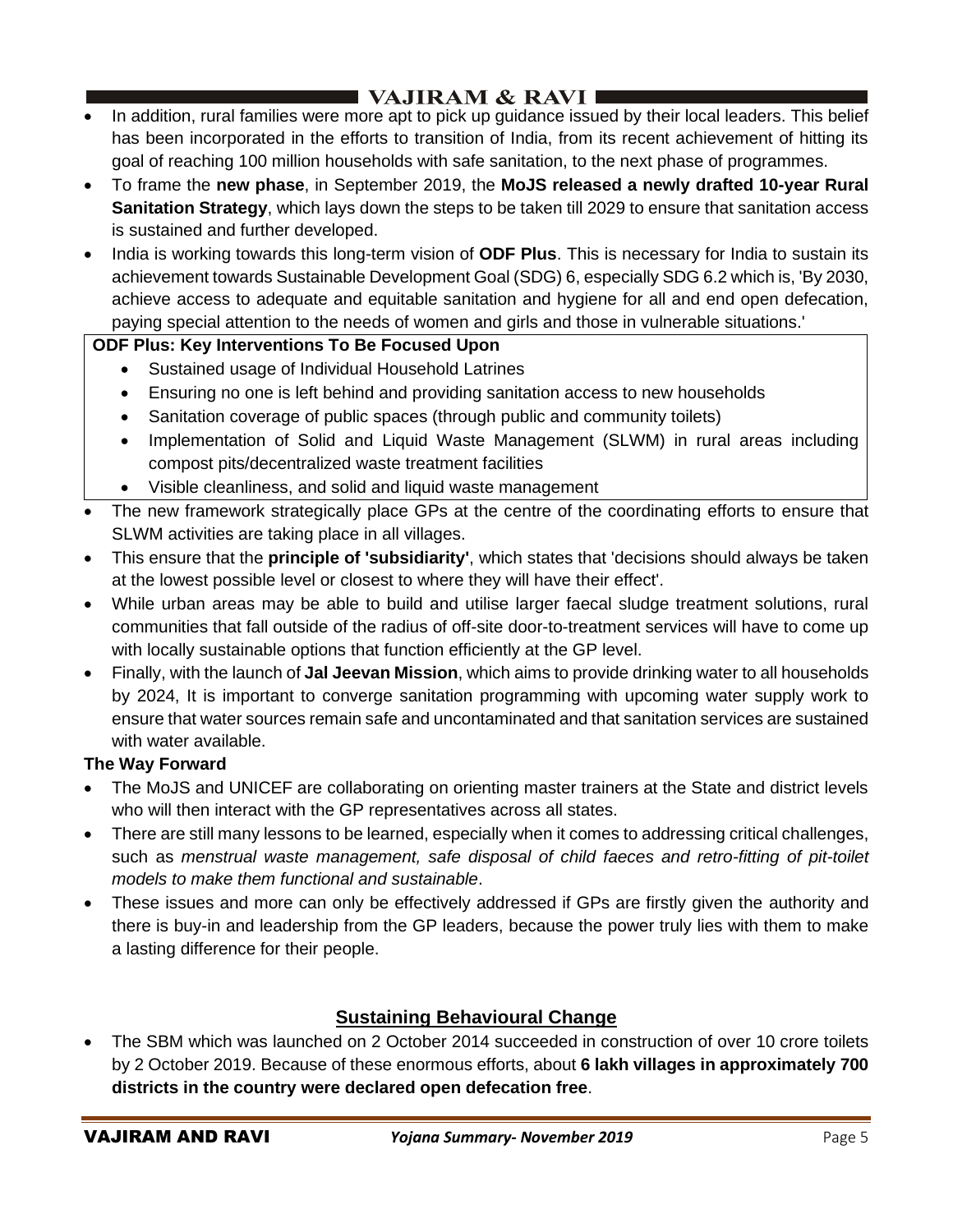# **I VAJIRAM & RAVI**  $\blacksquare$

• A major differentiating feature of SBM from all other earlier programmes has been its **demand – driven nature** where the primary objective is to bring about behaviour change leading to the generation of demand for constrution of toilets as well as to increase the use of toilets.

### **Challenges**

- Apart from the behavioural factors, it is found that the design of the toilet, availability of sanitation materials, access to water, and political or social leadership account for a higher demand for construction and use of toilets.
- Many villages are not homogenous and are fragmented along the caste and religious lines. **Collective behaviour change in a village is easier when the whole village homogeneous** but difficult when there are more conflicts.
- Furthermore, caste-based notion of purity and pollution makes it difficult to construct pit latrine which requires emptying it in future.
- The challenge of behaviour change is often **compounded by the diversity** in Indian society, and therefore, would require **more contextual understanding**. As a matter of fact, without having local knowledge into the fold, the sanitation campaign will lead to fruitless activities.

#### **Recommendations**

- The present programme, while widely appreciated leaves a scope of the **new adoptees to get back to their original behaviour**. To prevent this, the programme may include the provision of **more than one toilet for larger households**. More emphasis may be given for information dissemination at the ground level.
- Improvement of sanitation is linked with other indicators of living conditions. Hence, it is important to have a **better infrastructure at the household** level as well as public service.
- At the same time, higher income of households with higher purchasing power for durable goods would lead to better living standards of living and thus sanitation practice. Also, emphasis on female literacy is imperative for better sanitation coverage.

## **Solid Waste Management: The Way Forward**

- Solid Waste management is a major problem in India, where urbanisation industrialisation, and economic growth have resulted in **increased municipal solid waste (MSW) generation**.
- The main objective of an **efficient SWM system** is to maximise **resource recovery and energy generation** from waste in the processing facility and minimise waste disposal in landfills **Legal Framework**
- Ministry of Environment, Forests & Climate Change (MoEF&CC) notified **MSW (Management and Handling) Rules, 2000** and the revamped **Solid Waste Management Rules** in 2016 to ensure proper solid waste management in India.
- Solid Waste Management Rules, 2016 delineate the responsibility of the different stakeholders including the MoEF&CC, MoHUA, Central pollution control Board (CPCB), State pollution Control Boards (SPCBs), state Urban Departments, Urban Local bodies, Gram panchayats, as well as waste generators.
- Whereas MoHUA, State Urban Departments and Local Bodies have mainly been entrusted with the responsibility of **development of infrastructure** related to waste management, MoEF&CC CPCB, SPCB, and Pollution Control Committee (PCC) have been entrusted with the responsibility of monitoring the enforcement of the Rules.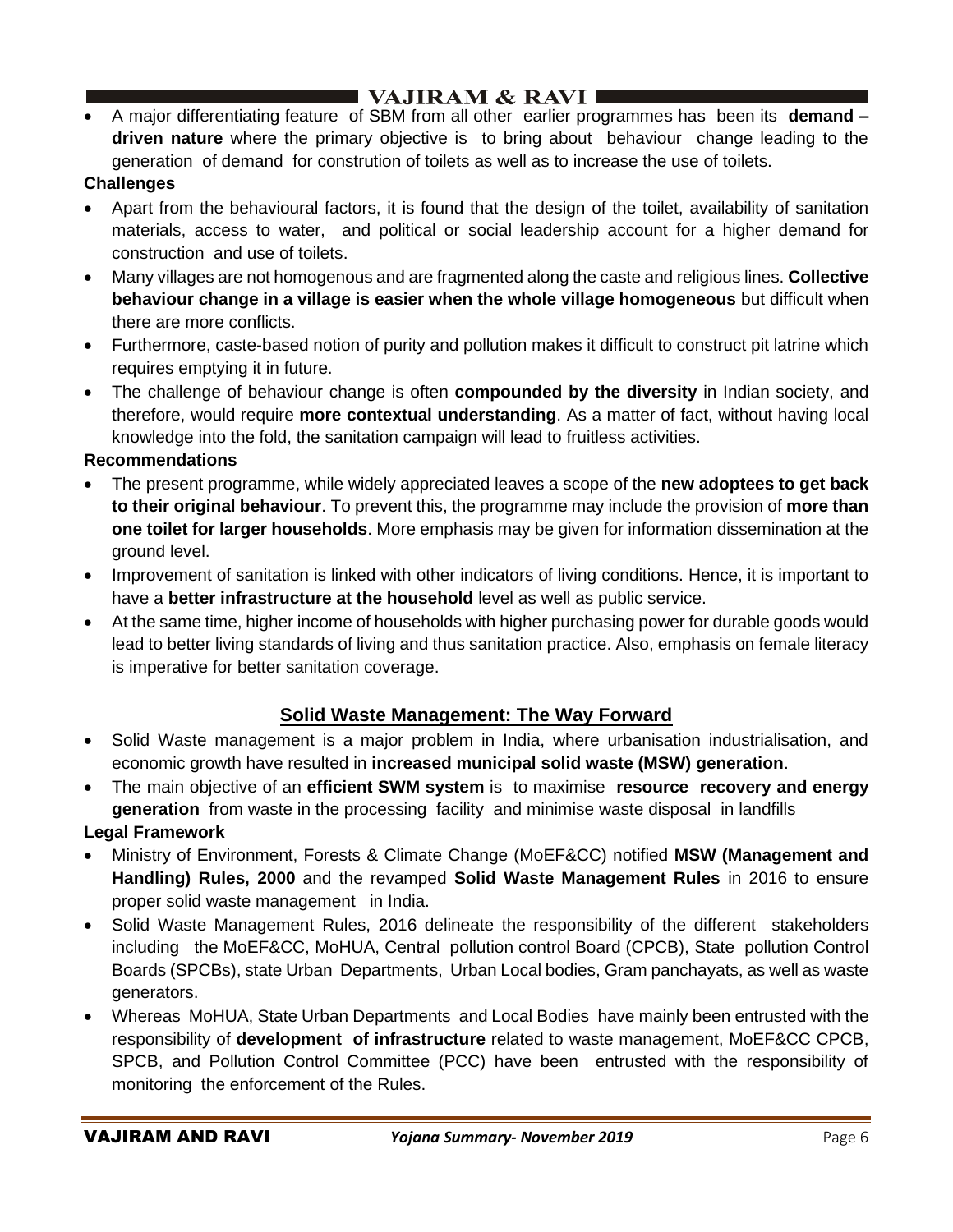## $\blacksquare$  VAJIRAM & RAVI  $\blacksquare$

• The **responsibility of the waste generator** lies essentially in **proper segregation of the waste** which is the core requirement of effective solid waste management.

## **Status of Solid waste management**

- The overall solid waste generated in the country has been estimated to be 1,52,076 Tons per day (TPD) as per the Annual Report 2018-19 submitted by the SPCBs/PCCs.
- Of this, 98.5% is collected and only 35% of waste is treated. 33% of waste is landfilled and 46,156 TPD of waste which is **one-third of the total waste generated in the country remains unaccounted**. The unaccounted waste is littered on streets up in dumpsites.
- Recently, with National. Green Tribunal's intervention, **biomining** (*a method for stabilisation of waste so as to minimise its adverse environmental impact*) of these dumpsites, has been initiated in 11 states.

### **SWM Initiatives**

- **I. Initiatives taken by CPCB** 
	- o Guidelines on Legacy Waste:
	- o Guidelines on Buffer Zone :
	- o Guidelines for Management of Sanitary waste: and
	- o Selection Criteria for Waste processing Technologies.

### **II. Initiatives taken by States/union Territories**

- Door-to door collection, waste segregation, and transportation
- Land for waste processing facilities
- III. **Setting up Waste –to-Energy plants:** Four waste-to- energy plants have been set-up in the country of which three plants are in Delhi. Electricity generated by these plants is purchased by the power regulators and is fed to the national grid.
- IV. **Development of Model Cities:** Model cities have implemented efficient methods for collection, segregation, and waste processing facilities.
- V. **Increased Judicial Intervention** After the enactment of the NGT Act 2010, in past few years we have seen increasing judicial intervention in ensuring compliance with the provisions of SWM Rules. **Challenges** 
	- Segregation of waste at source by waste generators:
	- Lack of infrastructure for collection and transportation of waste:
	- Availability of land for setting up of waste collection and transportation facilities:
	- Budgetary provisions for (ii& iii)
	- Techno-economically viable solutions for fresh & legacy waste:
	- Management of legacy waste:
	- Rural areas not covered in most of the States/UTs: and
	- Enforcement issues.

### **Way forward**

- a) Creating public awareness for involvement of different stakeholders for SWM:
- b) Development of ULB wise action plan for collection, segregation, transportation and processing of waste.
- c) Emphasising on setting up of waste processing facilities
- d) Giving fillip to research & development activities with focus on resource recovery from waste:
- e) Capacity building in various regimes of SWM: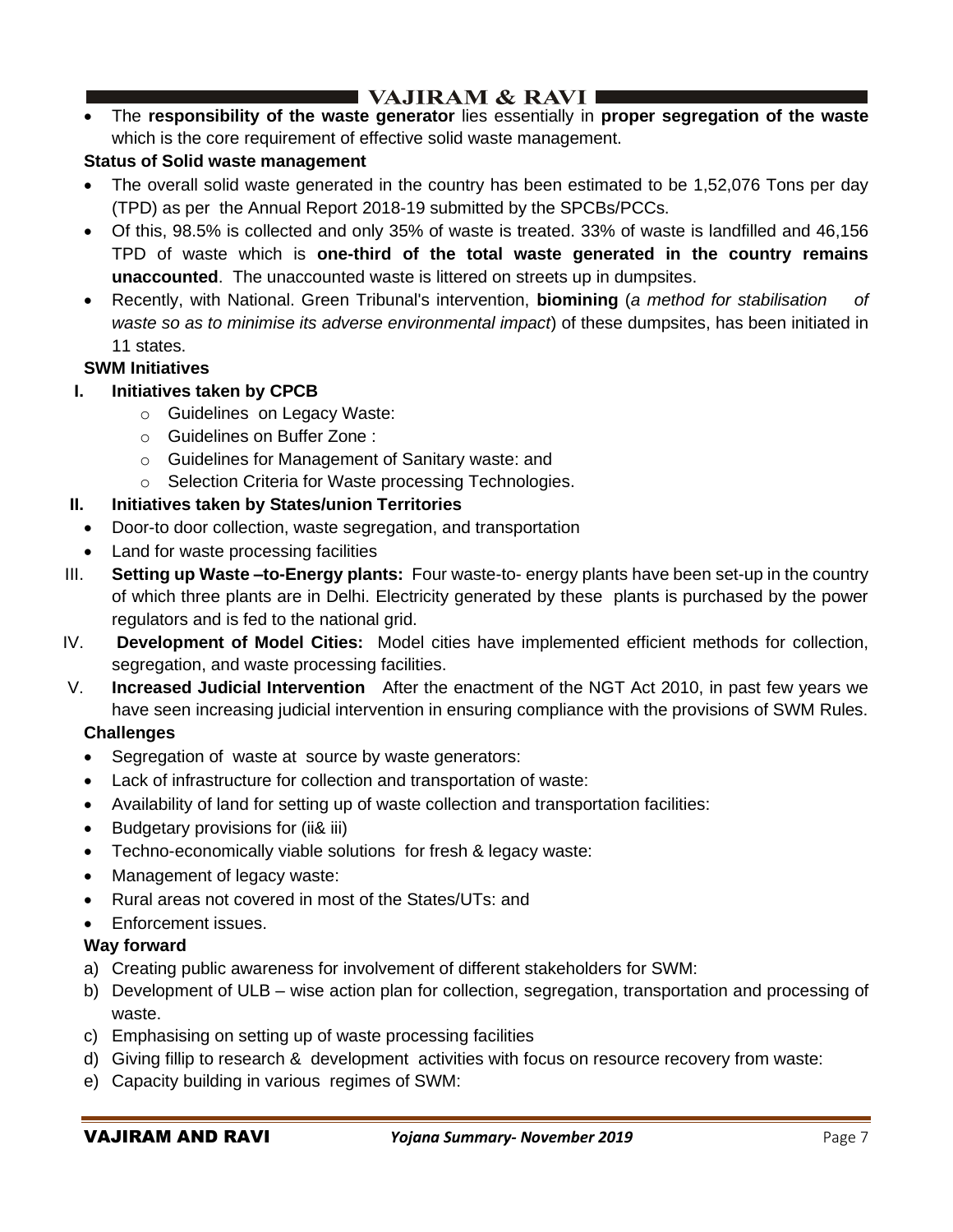# I VAJIRAM & RAVI I

- f) Clear allocation of responsibility to ULBs and waste generators for setting up of infrastructure and for involving informal sector in waste collection segregation: and
- g) Adequate technical support to ULBs for processing technology and practices in waste management

### **Swachh Bharat : A Chapter of Success**

- **S**BM stands out with women being at the centre of all interventions and also leading the march in many cases and reclaiming dignity and empowerment in the process.
- Women in rural hinterland not only ventured out for discussing sanitation and convincing rest of the folks, they moved a step ahead by staking claim in men-dominated masonary work.
- They took up the name of **'Rani Mistris'** by constructing toilets, now affectionately called **'Izzat Ghar'** or **Dignity Home** in many parts of the country.
- Children and youth volunteered in a big way by inculcating Swachhata in behaviour and volunteered for *Swachhata Shramdaan* in mobilisation campaigns.
- School children have been the visible change agents at many places with their demands cries of "**Mujhe Shauchalay Chahiye**" triggering a sense of urgency among parents and school management alike.
- The success story of Swachh Bharat Mission is not complete without underline mention of the Information Education and Communication (IEC) interventions which constituted the heart of the programme.
- About 4.5 lakhs swachhagrahis led the inter-personal communication across household in the village holding forth the **community –level narratives** on sanitation and the needs for Swachhata.
- Mass media campaigns like *Darwaza Band* and *Shaucha Singh* captured the imagination and thought process of the common people.
- Campaigns like **'Swachhata Hi Seva'**, '**Satyagraha se Swachhagraha'**, **Chalo Champaran**' and **'Swachh Shakti'** Stand out as great examples of social mobilisation for the cause of sanitations. **Economic Benefits: Statistics** 
	- A WHO 2018 study had estimated that over **3 lakh lives** will be saved by 2019 when India turn ODF.
	- The Bill and Melinda Gates Foundation in a study conducted in 2017 reported that **non –ODF areas have around 44% higher cases of diarrhea among children**.
	- IMF 2017-18 Gender Equality study indicated approximately 10% reduction in time spent by women in household and child care and 1.5% increase in women participation in the workforce.

### **Success Story**

- The case of **Peddapalli District in Telangana**, which was recently conferred the top honours for cleanliness, points to the **multi-dimensional nature of the sanitation** task.
- The district is free of any open sewerage or drainage besides having constructed a large number of segregated communication toilets for all.
- The district has been practicing **Swachh Shukravar (clean Friday**) when all government employees, irrespective of rank and grade, join the villagers in the morning to clean up, build sanitation facilities and plant trees.